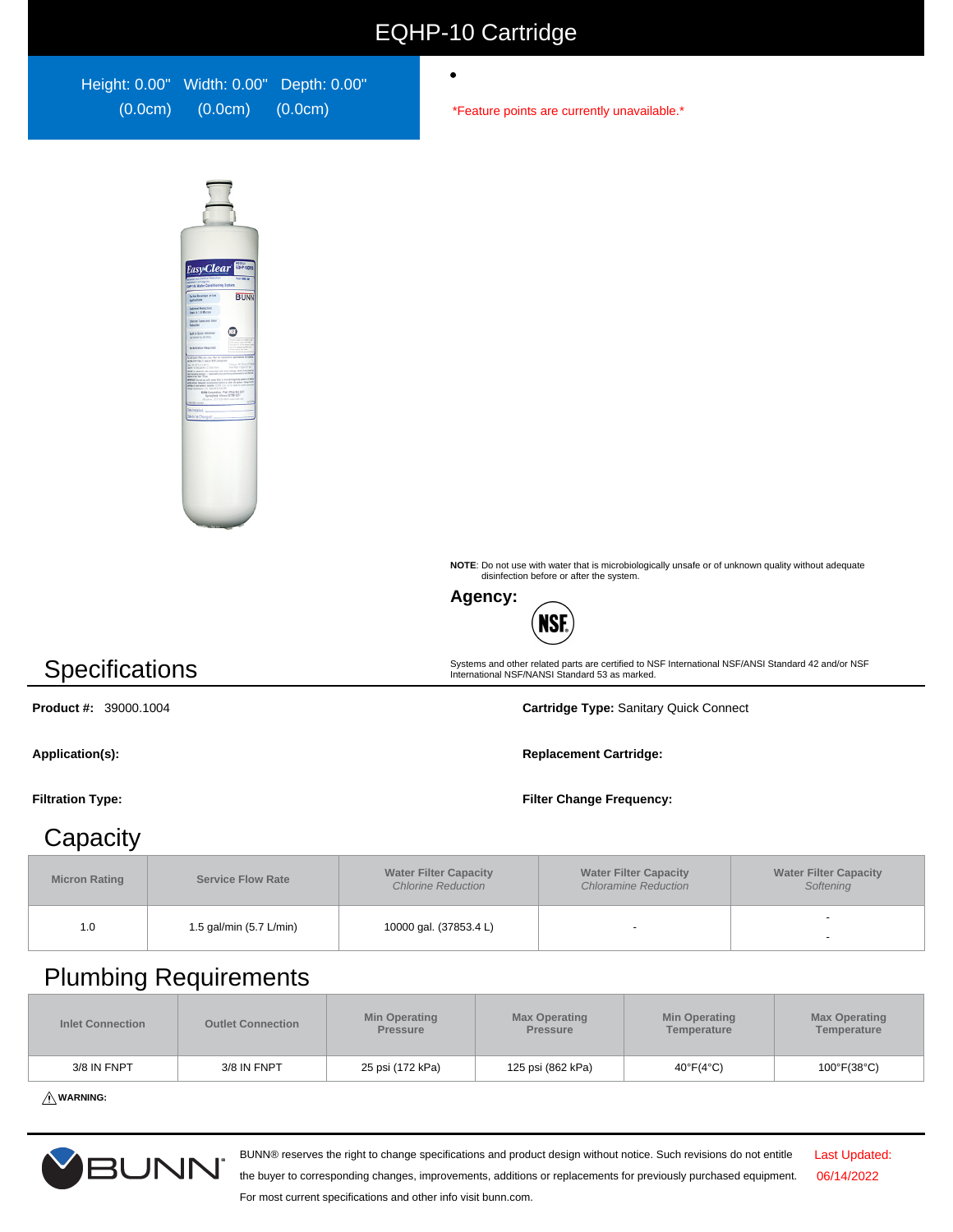| <b>Dimensions of Filter System</b><br>(filter head with filter cartridge) |        |       |       | <b>Installed Dimensions</b> | <b>Cartridge Dimensions</b><br>(filter cartridge only)<br>(Installation with wall mounting) |       |        |       |       |
|---------------------------------------------------------------------------|--------|-------|-------|-----------------------------|---------------------------------------------------------------------------------------------|-------|--------|-------|-------|
|                                                                           | Height | Width | Depth | Height                      | Width                                                                                       | Depth | Height | Width | Depth |
| English                                                                   | $\sim$ |       |       | $\sim$                      | $\sim$                                                                                      |       |        |       |       |
| <b>Metric</b>                                                             |        |       |       | -                           |                                                                                             |       |        | -     |       |

| <b>Weight</b>  |                          |                          | <b>Shipping</b> |          |          |           |                              |
|----------------|--------------------------|--------------------------|-----------------|----------|----------|-----------|------------------------------|
|                | Dry                      | Wet                      | Height          | Width    | Depth    | Weight    | <b>Volume</b>                |
| <b>English</b> | $0.0$ lbs                | $0.0$ lbs                | 23.00 in.       | 5.00 in. | 5.00 in. | 2.070 lbs | $\qquad \qquad \blacksquare$ |
| <b>Metric</b>  | $\overline{\phantom{a}}$ | $\overline{\phantom{a}}$ | 58.4 cm         | 12.7 cm  | 12.7 cm  | 0.939 kgs | $\overline{\phantom{a}}$     |

WARRANTY: BUNN High Performance Water Filtration Solutions Systems by BUNN® (excluding water filters and water treatment replacement cartridges) are covered by a limited<br>manufacturer's recommendations outlined in the filt See printed warranty for full details. BUNN will provide a copy of the warranty upon request.



BUNN® reserves the right to change specifications and product design without notice. Such revisions do not entitle

Last Updated: 06/14/2022

the buyer to corresponding changes, improvements, additions or replacements for previously purchased equipment.

For most current specifications and other info visit bunn.com.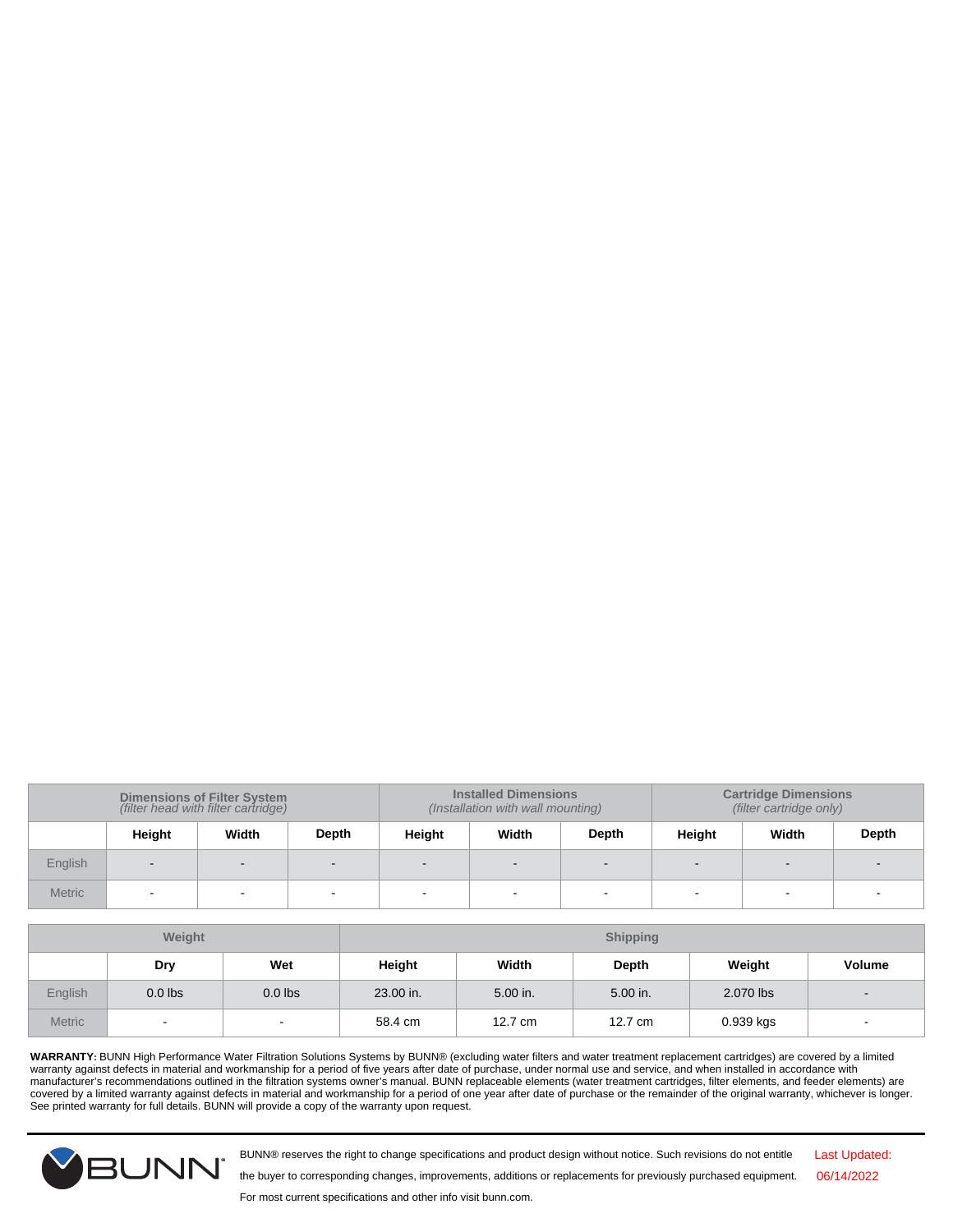# Related Products & Accessories:EQHP-10 Cartridge(39000.1004)





BUNN® reserves the right to change specifications and product design without notice. Such revisions do not entitle the buyer to corresponding changes, improvements, additions or replacements for previously purchased equipment. For most current specifications and other info visit bunn.com. Last Updated: 06/14/2022